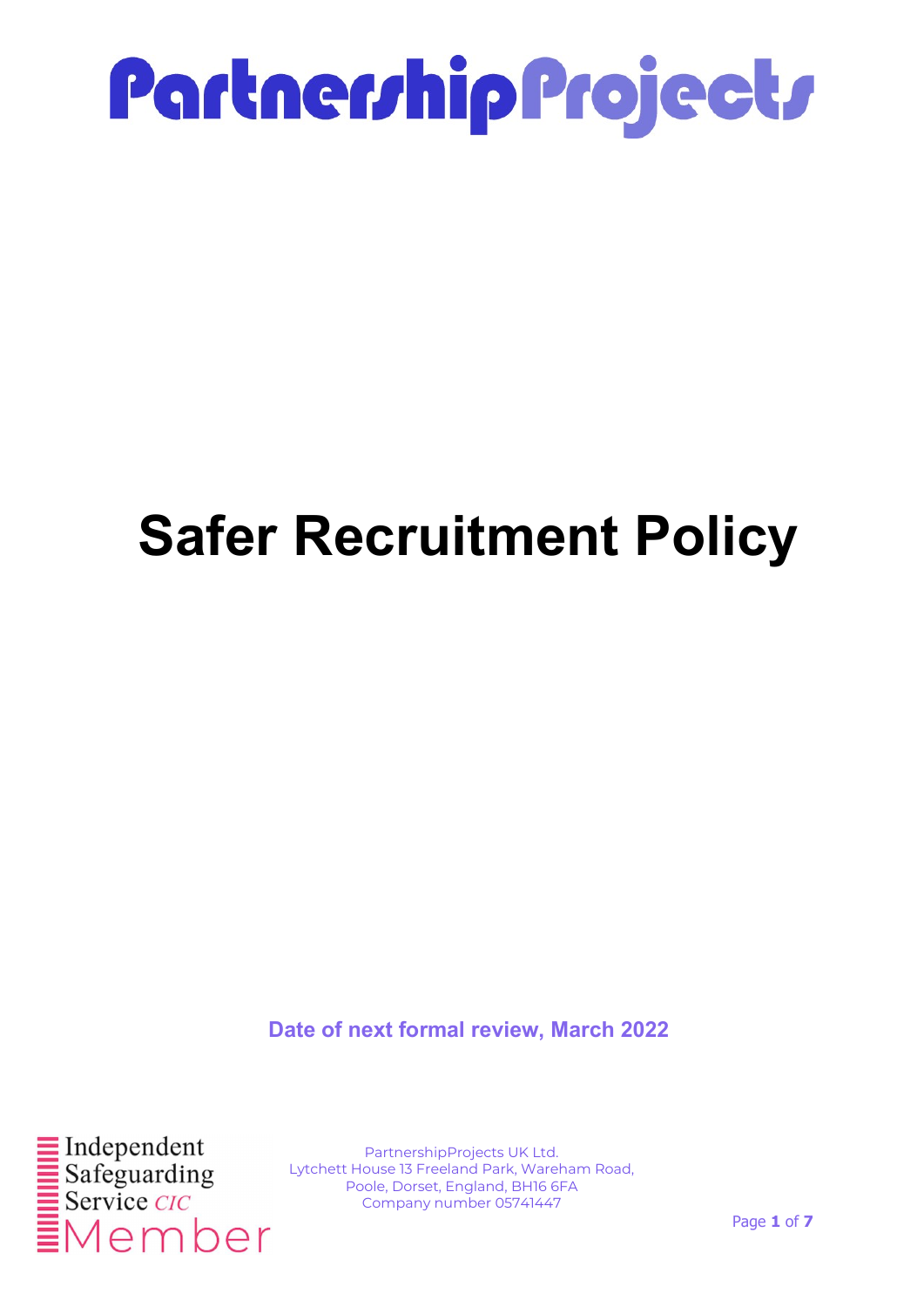# PartnerrhipProjectr

#### INTRODUCTION

PartnershipProjects, in most instances, does not always employ staff and also engages relevant associates who work for PartnershipProjects on a fixed term contractual basis.

PartnershipProjects has a duty of care and responsibility to ensure that everyone who works on behalf of the organisation, has the appropriate knowledge, experience, and skill to perform the tasks required of them. In addition to this, PartnershipProjects follows a consistent and thorough process for all contractors in order to ensure that those providing services on behalf of PartnershipProjects are suitable to do so.

For employees, PartnershipProjects ensures that safe recruitment and selection procedures are adopted which deter, reject, or identify people who may pose a risk to service users or are otherwise unsuitable to work with them.

PartnershipProjects' Safer Recruitment practice includes those persons who may not have direct contact with our service users, but because of their presence will need to be safe and trustworthy.

#### ROLES AND RESPONSIBILITIES

Board of Directors

Our Board of Directors (Director for Safeguarding) is responsible for:

- **Ensuring Safer Recruitment policies and procedures are in place**
- Nominating a senior manager to implement the policy (or ensuring Human Resources processes are compliant)

You may wish to name a lead Governor / Trustee / Director for Safeguarding who will be responsible for Safer Recruitment practice since it usually falls under the remit of Safeguarding.

#### Management

- **Implementing this policy (alongside any Human Resources advice)**
- **Reporting to the board (where appropriate)**
- **Ensuring reviews of arrangements take place**
- **Training provision**
- **Referring on any concerns about individuals who are unsuitable but are** attempting to entering the workforce

 $\equiv$ Independent *Member*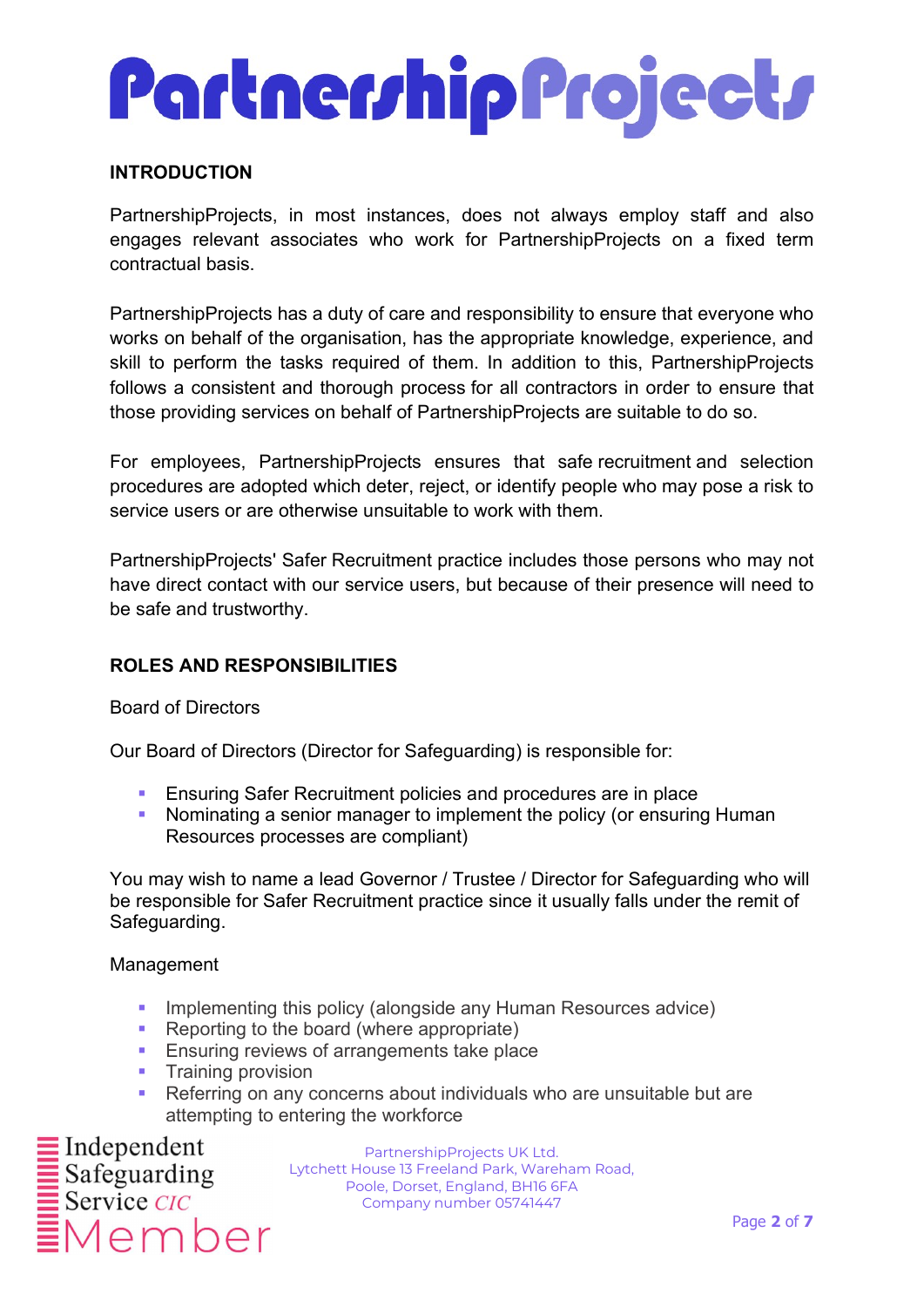#### TRAINING

Individuals should not be undertaking a recruitment role without at least 1 individual undertaking the recruitment process having relevant training.

### ADVERTISING AND INFORMATION FOR APPLICANTS

All recruitment advertising material should contain a policy statement to the effect that Safer Recruitment practice is followed.

All information given to an interested applicant should highlight the importance placed by PartnershipProjects on rigorous selection processes and should stress that the identity of the candidate, if successful, will need to be checked thoroughly, and that where a Disclosure and Barring Service (DBS) check is appropriate, the person will be required to complete an application for a DBS disclosure straight away.

The job description should clearly set out the extent of the relationship with, and the degree of responsibility for, children and adults at risk with whom the person will have contact.

The person specification should explain:

- The qualifications and experience needed for the role
- The competences and qualities that the applicant should be able to demonstrate
- **How these will be tested and assessed during the selection process**

The application form should ask for:

- Full personal information, including any former names by which the person has been known in the past; and
- A full history of employment, both paid and voluntary, since leaving school, including any periods of further education or training
- Details of any relevant academic and / or vocational qualifications
- A declaration, as appropriate for the position, that the person has no convictions, cautions, or bind-overs or if they have, to provide details in a sealed envelope

### **REFERENCES**

The application form should request both professional and character references, one of which should be from the applicant's current or most recent employer. Additional references may be asked for where appropriate. For example, where the applicant is

Member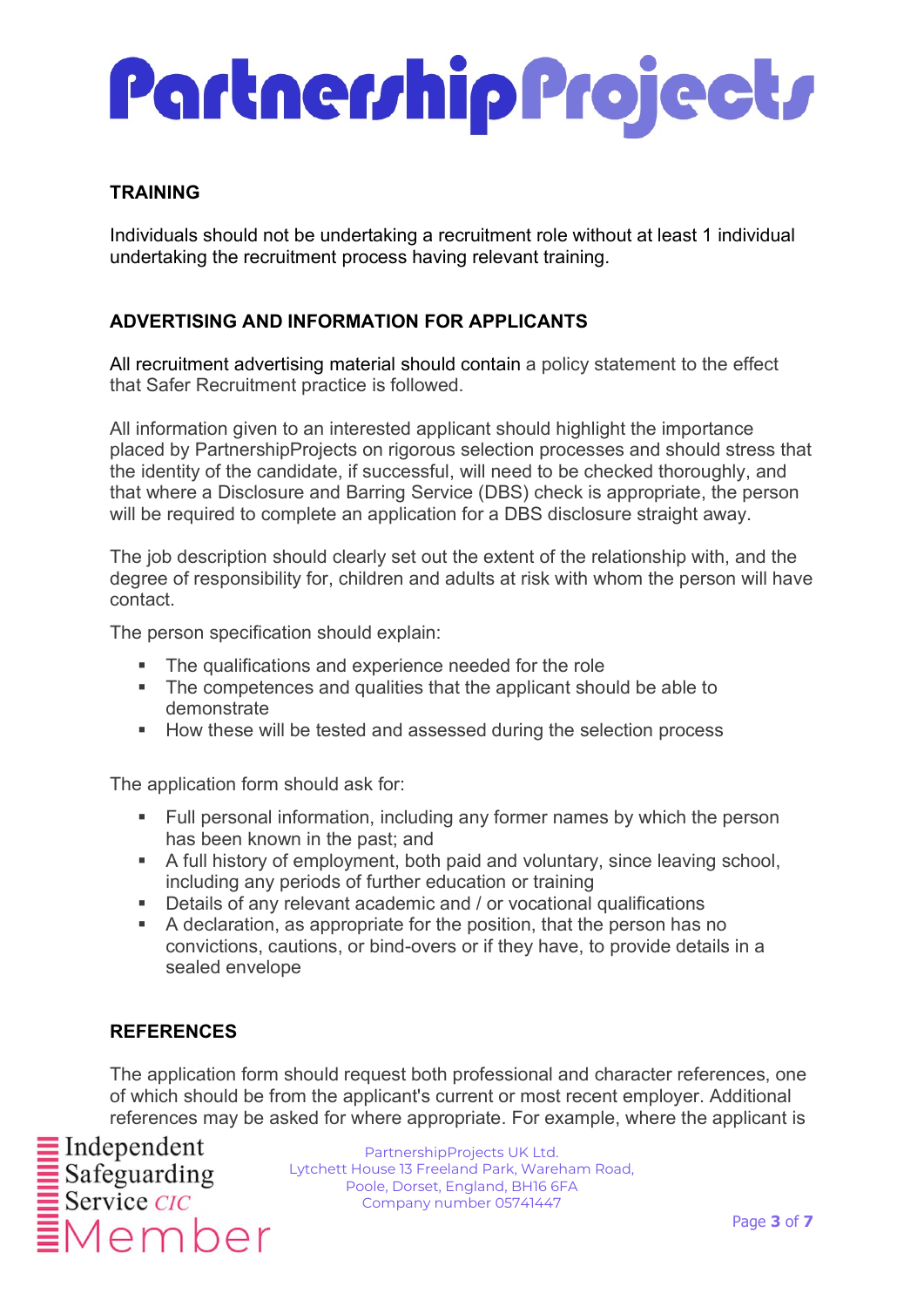not currently working with children and/or adults at risk, but has done so in the past, a reference from that employer should be asked for in addition to that from the current or most recent employer if this is different.

Wherever possible references should be obtained prior to the interview so that any issues of concern raised by the reference can be explored further with the referee and taken up with the candidate during interview

References should contain objective verifiable information and in order to achieve this, a reference pro-forma with questions relating to the candidate's suitability to work with children and/or adults at risk should be provided.

The referee should be asked to confirm whether the applicant has been the subject of any disciplinary sanctions and whether the applicant has had any allegations made against him / her or concerns raised which relate to either the safety or welfare of children and young people or about the applicant's behaviour towards children or young people. Details about the outcome of any concerns or allegations should be sought

If the applicant claims to have specific qualifications or experience relevant to working with children which may not be verified by a reference, the facts should be verified by making contact with the relevant body or previous employer and any discrepancy explored during the interview.

For contractors, the above approach will be taken prior to offering work.

### SHORT LISTING

All applicants should be assessed equally against the criteria contained in the person specification without exception or variation.

Safer recruitment means that all applications should additionally be:

- Checked to ensure that they are fully and properly completed. Incomplete applications should not be accepted and should be returned to the candidate for completion
- Scrutinised for any anomalies or discrepancies in the information provided
- Considered with regard to any history of gaps, or repeated changes, in employment, or moves to supply work, without clear and verifiable reasons

All candidates should bring with them to interview documentary evidence of their identity, either a full birth certificate, passport or photocard driving licence and additionally a document such as a utility bill that verifies the candidates name and address. Where appropriate, change of name documentation must also be brought to the interview.

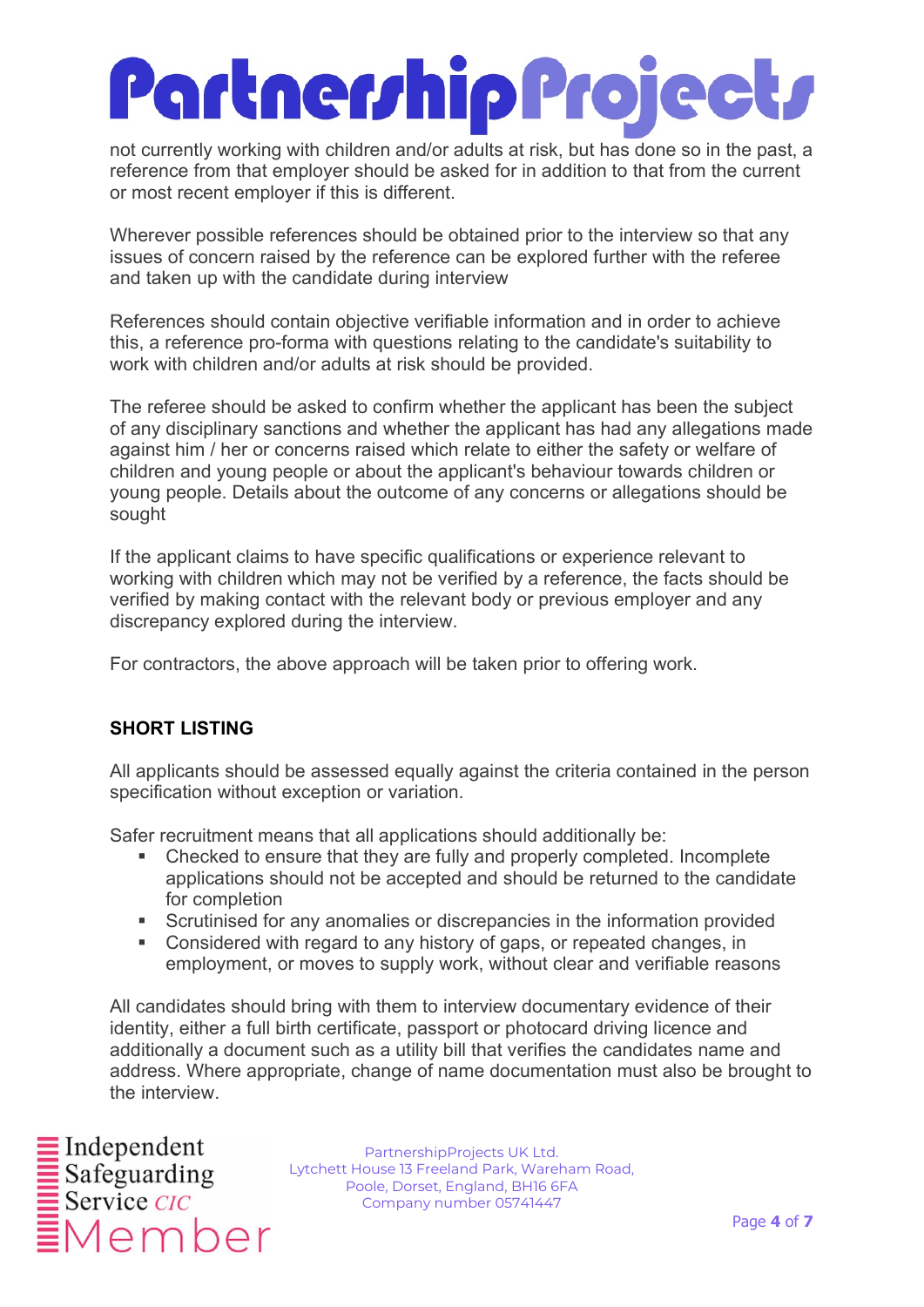Candidates should also be asked to bring original or certified copies of documents confirming any necessary or relevant educational and professional qualifications. If the successful candidate cannot produce original documents or certified copies written confirmation of his / her relevant qualifications must be obtained from the awarding body.

### INTERVIEWING

Questions should be set which test the candidate's specific skills and abilities to carry out the job applied for.

The candidate's attitude towards working with children and/or adults at risk in general should be tested and also their commitment to safeguarding and promoting the welfare of service users in particular. At least one member of the interview panel should be trained in how best this can be done.

Any gaps and changes in employment history should be fully explored during the interview, as should any discrepancies arising from information supplied by the candidate or by the referee.

### OFFERS OF APPOINTMENT / CONTRACT

An offer of appointment or any contract providing services on behalf of PartnershipProjects must be conditional upon pre-employment or pre-contractual checks being satisfactorily completed, including:

- Receipt of two satisfactory references if references have not been obtained before the interview, it is vital that they are obtained and scrutinised before a person's appointment is confirmed
- Verification of the candidate's identity (if this has not been verified straight after the interview)
- A Disclosure and Barring Service Disclosure appropriate to the role
- A check of the Disclosure and Barring Service's Barred List; this is usually completed as part of the DBS Disclosure and therefore separate checks will not be required except where the DBS Disclosure remains outstanding at the point where the person starts work
- **•** Verification of the candidate's medical fitness
- Verification of any relevant qualifications and professional status (if not verified straight after the interview) and whether any restrictions have been imposed by a regulatory body such as the National College for Teaching and Leadership or the General Medical Council
- Evidence of right to work in the UK for those who are not nationals of a European Economic Area country

Member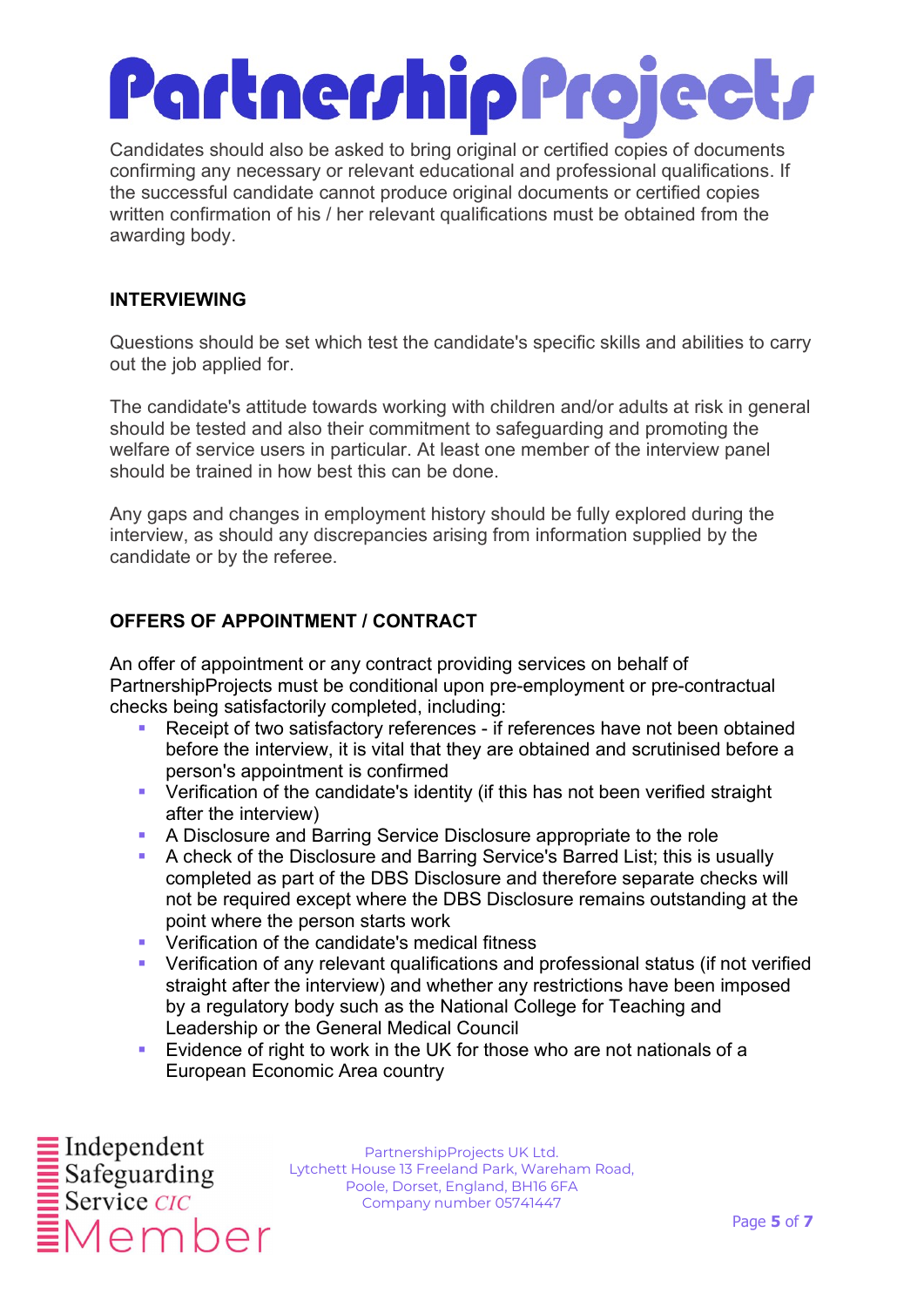All checks should be confirmed in writing, documented and retained on the personnel file and followed up where they are unsatisfactory or where there are discrepancies in the information provided. All employers should also keep and maintain a record of recruitment and vetting checks of staff and volunteers.

Ideally, where a DBS Disclosure is required, it should be obtained before an individual begins work. It must, in any case, be obtained as soon as practicable after the individual's appointment or offer of a contract and the request for a DBS Disclosure should be submitted in advance of the individual starting work.

However, there is discretion to allow an individual to begin work pending receipt of the DBS Disclosure. However, in such cases, the individual must be appropriately supervised and all other checks, including the DBS's Barred List, should have been completed.

Appropriate supervision for individuals who start work prior to the result of a DBS Disclosure being known needs to reflect what is known about the person concerned, their experience, the nature of their duties and the level of responsibility they will carry. For those with limited experience and where references have provided limited information the level of supervision required may be high. For those with more experience and where the references are detailed and provide strong evidence of good conduct in previous relevant work a lower level of supervision may be appropriate. For all staff without completed DBS Disclosures it should be made clear that they are subject to this additional supervision. The nature of the supervision should be specified and the roles of staff in undertaking the supervision spelt out. The arrangements should be reviewed regularly at least every two weeks until the DBS Disclosure is received.

Where a DBS Disclosure indicates cause for concern for contracted or directly employed staff, the member of staff must immediately be withdrawn pending further enquiries.

Any concerns raised as a result of DBS checks must be followed up. Where information is disclosed, employers must carry out a risk assessment and make a judgment about the person's suitability to work with services users, taking into account only those offences that may be relevant to the post in question. Where further information is required, the individual's consent must be sought and the information should be obtained by a person with an understanding of safeguarding matters (Director for Safeguarding).

In deciding the relevance of disclosure information, the following should be considered:

- The nature of the appointment:
- The nature and circumstances of the offence;
- The age at which the offence took place;

 $\equiv$  Independent<br> $\equiv$  Safeguarding  $\frac{1}{2}$  Service *CIC* 1ember